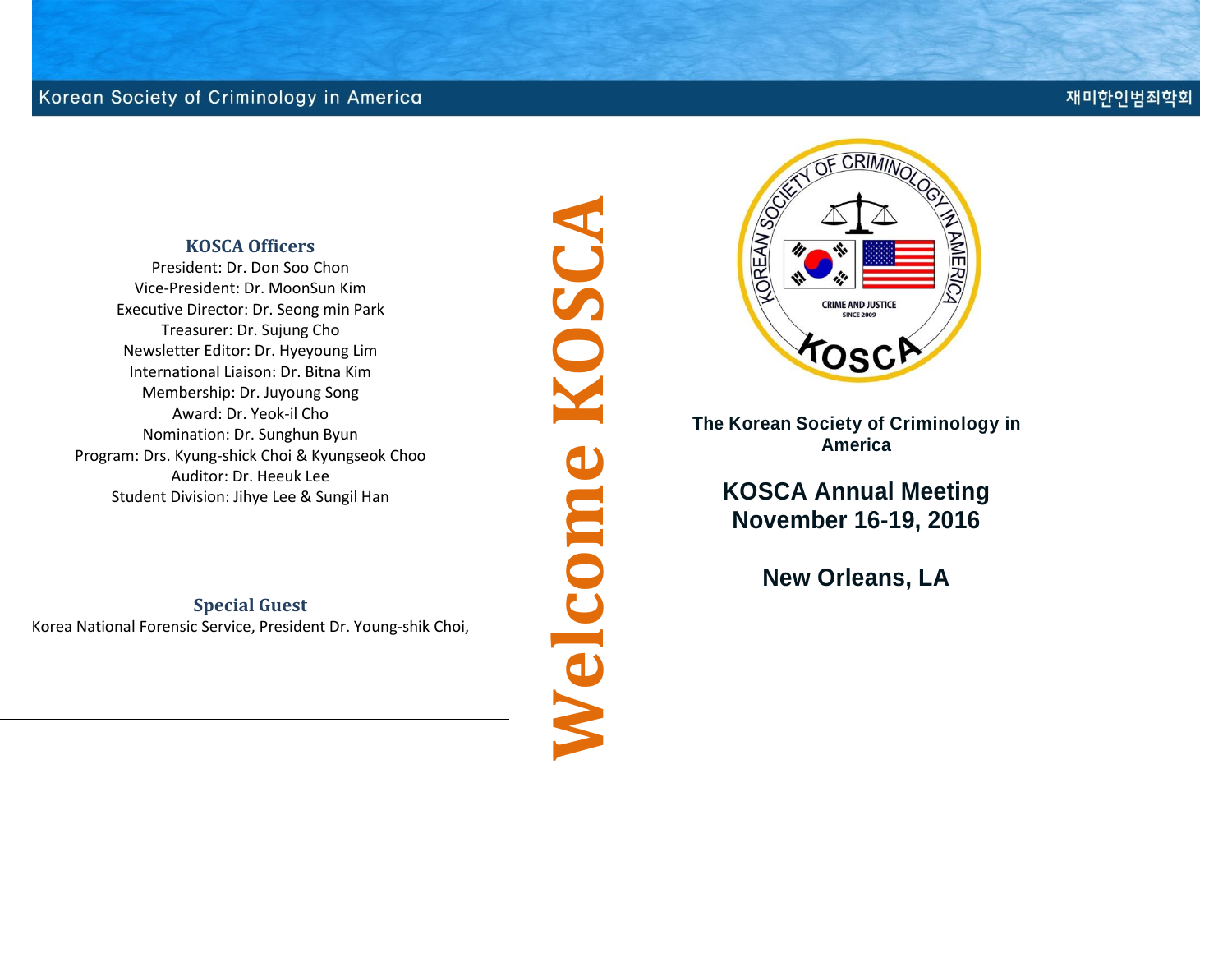Founded in 2009, the Korean Society of Criminology in America (KOSCA) is a non-profit, academic organization which pursues scholarly research and professional activities in Korea-related criminology and criminal justice areas.



The main goal of the KOSCA is to bring together in one multi-disciplinary society of academics, researchers, policy makers, administrators, and practitioners who are actively engaged in Korea-related research, teaching, and practice. The mission of the KOSCA is to promote comparative research studies, publications, and professional activities in the field of Korea-related criminology and criminal justice. Membership is open to all ASC members.

KOSCA membership benefits include a subscription of The Korean Criminologist (newsletter) and participation in international symposia and other professional activities. For more detailed information, please visit our website (http://www.kosca2009.org).



**2016 KOSCA Annual Meeting: New Orleans**

# **KOSCA At ASC**

재미한인범죄학회

#### Panel Session: 5 sessions

- **o** Wednesday, November <sup>16</sup>th
	- o Women in Criminology and Criminal Justice: International Scholarship and the Academy
		- 8:00 to 9:20am at Port, Riverside Complex
	- o Interpersonal Violence in Cyberspace: Cyberbullying, Sexting, Revenge Porn, and Cyber-harassment 9:30 to 10:50am at Grand Ballroom B, 1st Level
- **o** Thursday, November 17th
	- o Murder Investigation: Comparison between South Korea and the United States
		- 11:00 to 12:20pm Room at Grand Ballroom B, 1st Level
	- 0Police Response to Resistance: The Past and Current

#### **Practices**

- 5:00 to 6:20pm at Commerce, 3rd Level
- **o** Friday, November 18th
	- o GIS/Spatial Data Analysis in Criminal Justice Research and Practices 8:00 to 9:20am at Norwich, 3rd Level